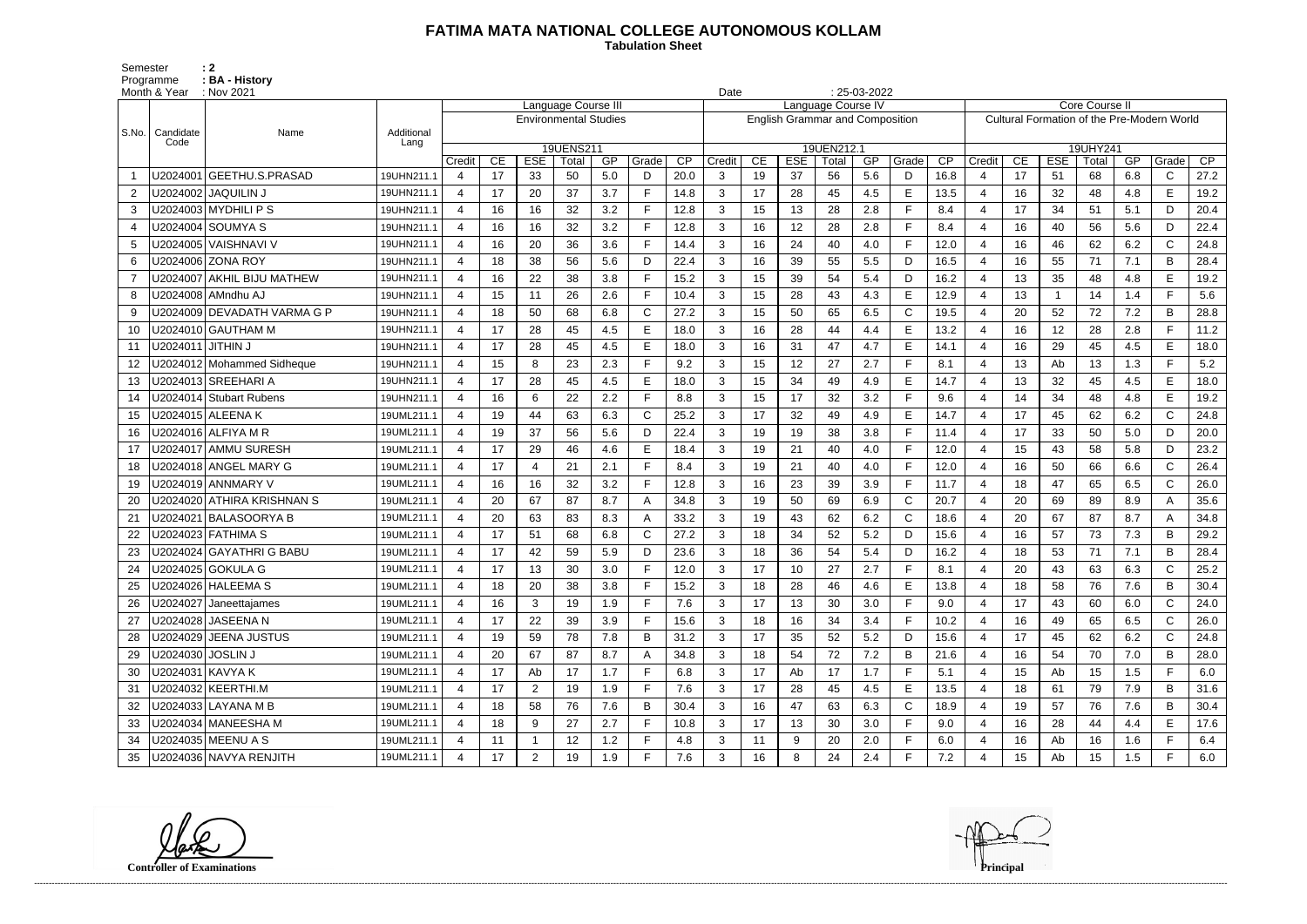|       |                     |                            |                    | Language Course III      |    |            |                              |     | Language Course IV |      |                                        |    |            |                     |     | <b>Core Course II</b> |      |                       |                                            |            |                   |     |              |      |  |
|-------|---------------------|----------------------------|--------------------|--------------------------|----|------------|------------------------------|-----|--------------------|------|----------------------------------------|----|------------|---------------------|-----|-----------------------|------|-----------------------|--------------------------------------------|------------|-------------------|-----|--------------|------|--|
|       |                     |                            |                    |                          |    |            | <b>Environmental Studies</b> |     |                    |      | <b>English Grammar and Composition</b> |    |            |                     |     |                       |      |                       | Cultural Formation of the Pre-Modern World |            |                   |     |              |      |  |
| S.No. | Candidate<br>Code   | Name                       | Additional<br>Lang |                          |    |            |                              |     |                    |      |                                        |    |            |                     |     |                       |      |                       |                                            |            |                   |     |              |      |  |
|       |                     |                            |                    | Credit                   | CE | <b>ESE</b> | 19UENS211<br>Total           | GP  | Grade              | CP   | Credit                                 | CE | <b>ESE</b> | 19UEN212.1<br>Total | GP  | Grade                 | CP   | Credit                | CE                                         | <b>ESE</b> | 19UHY241<br>Total | GP  | Grade        | CP   |  |
| 36    | U2024037 Nifa Roy   |                            | 19UML211.1         | $\overline{4}$           | 17 | 28         | 45                           | 4.5 | E                  | 18.0 | 3                                      | 16 | 28         | 44                  | 4.4 | E                     | 13.2 | 4                     | 17                                         | 20         | 37                | 3.7 | F.           | 14.8 |  |
| 37    |                     | U2024039 Pretty Mary Sabu  | 19UML211.1         | 4                        | 17 | 10         | 27                           | 2.7 | Е                  | 10.8 | 3                                      | 17 | 28         | 45                  | 4.5 | E                     | 13.5 | $\boldsymbol{\Delta}$ | 16                                         | 37         | 53                | 5.3 | D.           | 21.2 |  |
|       | U2024040   SALINI A |                            |                    | $\overline{4}$           |    |            |                              |     | D                  |      |                                        |    |            |                     |     | F                     | 11.4 | $\overline{4}$        | 17                                         | 38         |                   | 5.5 | D            |      |  |
| 38    |                     |                            | 19UML211.1         |                          | 17 | 35         | 52                           | 5.2 |                    | 20.8 | 3                                      | 16 | 22         | 38                  | 3.8 |                       |      |                       |                                            |            | 55                |     |              | 22.0 |  |
| 39    |                     | U2024041   SALMATH B       | 19UML211.1         | $\overline{\mathbf{4}}$  | 16 | 36         | 52                           | 5.2 | D                  | 20.8 | 3                                      | 15 | 22         | 37                  | 3.7 | E                     | 11.1 | $\overline{4}$        | 16                                         | 53         | 69                | 6.9 | $\mathsf{C}$ | 27.6 |  |
| 40    |                     |                            | 19UML211.1         | 4                        | 17 | 28         | 45                           | 4.5 | E                  | 18.0 | 3                                      | 15 | 20         | 35                  | 3.5 | F                     | 10.5 | $\overline{4}$        | 17                                         | 43         | 60                | 6.0 | C            | 24.0 |  |
| 41    |                     | U2024043 SOUMY BADAR       | 19UML211.1         | $\overline{4}$           | 17 | 46         | 63                           | 6.3 | C                  | 25.2 | 3                                      | 15 | 22         | 37                  | 3.7 | F                     | 11.1 | $\overline{4}$        | 17                                         | 36         | 53                | 5.3 | D            | 21.2 |  |
| 42    |                     | U2024044 Soumya Rajan      | 19UML211.1         | $\boldsymbol{\varDelta}$ | 19 | 49         | 68                           | 6.8 | C                  | 27.2 | 3                                      | 18 | 28         | 46                  | 4.6 | E                     | 13.8 | 4                     | 17                                         | 45         | 62                | 6.2 | C            | 24.8 |  |
| 43    |                     | U2024045 SUKANYA THOMAS    | 19UML211.1         | 4                        | 19 | 50         | 69                           | 6.9 | $\mathsf{C}$       | 27.6 | 3                                      | 16 | 36         | 52                  | 5.2 | D                     | 15.6 | $\boldsymbol{\Delta}$ | 20                                         | 53         | 73                | 7.3 | B            | 29.2 |  |
| 44    | U2024046│SUMI S     |                            | 19UML211.1         | $\overline{4}$           | 17 | 15         | 32                           | 3.2 | Е                  | 12.8 | 3                                      | 16 | 31         | 47                  | 4.7 | E                     | 14.1 | $\overline{4}$        | 19                                         | 58         | 77                | 7.7 | B            | 30.8 |  |
| 45    |                     | U2024047 SWATHY.S          | 19UML211.1         | 4                        | 16 |            | 17                           | 1.7 | Е                  | 6.8  | 3                                      | 15 | 6          | 21                  | 2.1 | F                     | 6.3  | $\overline{4}$        | 17                                         | 17         | 34                | 3.4 | Е            | 13.6 |  |
| 46    |                     | U2024048 SWETHA MOL T S    | 19UML211.1         | $\overline{\mathbf{4}}$  | 16 | -1         | 17                           | 1.7 | Е                  | 6.8  | 3                                      | 15 | 10         | 25                  | 2.5 | F                     | 7.5  | $\overline{4}$        | 15                                         | 37         | 52                | 5.2 | D.           | 20.8 |  |
| 47    |                     | U2024049   VAISHAKHI V     | 19UML211.1         | Δ                        | 15 | 30         | 45                           | 4.5 | E                  | 18.0 | 3                                      | 14 | 30         | 44                  | 4.4 | E                     | 13.2 |                       | 18                                         | Ab         | 18                | 1.8 | Е            | 7.2  |  |
| 48    |                     | U2024050 ALVIN VIMAL       | 19UML211.1         | $\overline{4}$           | 16 | 28         | 44                           | 4.4 | E                  | 17.6 | 3                                      | 14 | 31         | 45                  | 4.5 | E                     | 13.5 | $\overline{4}$        | 15                                         | 34         | 49                | 4.9 | E            | 19.6 |  |
| 49    |                     | U2024051 ARUN RAJ R        | 19UML211.1         | $\overline{4}$           | 15 | 3          | 18                           | 1.8 |                    | 7.2  | 3                                      | 14 | 19         | 33                  | 3.3 | E                     | 9.9  | $\boldsymbol{\Delta}$ | 15                                         | 15         | 30                | 3.0 |              | 12.0 |  |
| 50    | U2024052   JIBIN J  |                            | 19UML211.1         | 4                        | 16 | 11         | 27                           | 2.7 | Е                  | 10.8 | 3                                      | 15 | 28         | 43                  | 4.3 | E                     | 12.9 | $\overline{4}$        | 16                                         | 31         | 47                | 4.7 | E            | 18.8 |  |
| 51    | U2024053   JOJI J   |                            | 19UML211.1         | 4                        | 16 | 50         | 66                           | 6.6 | C                  | 26.4 | 3                                      | 17 | 46         | 63                  | 6.3 | $\mathsf{C}$          | 18.9 | $\overline{4}$        | 15                                         | 46         | 61                | 6.1 | $\mathsf{C}$ | 24.4 |  |
| 52    |                     | U2024054 LIYAS P LAZAR     | 19UML211.1         | $\overline{\mathcal{A}}$ | 11 | 29         | 40                           | 4.0 | E                  | 16.0 | 3                                      | 14 | 29         | 43                  | 4.3 | E                     | 12.9 | $\overline{4}$        | 16                                         | 41         | 57                | 5.7 | D.           | 22.8 |  |
| 53    |                     | U2024055 MELKEY SADEKE     | 19UML211.1         | 4                        | 17 | 28         | 45                           | 4.5 | E                  | 18.0 | 3                                      | 15 | 21         | 36                  | 3.6 | E                     | 10.8 | $\overline{4}$        | 19                                         | 51         | 70                | 7.0 | B.           | 28.0 |  |
| 54    |                     | U2024056 RAJA KRISHNA R    | 19UML211.1         | $\boldsymbol{\varDelta}$ | 17 | 33         | 50                           | 5.0 | D                  | 20.0 | 3                                      | 15 | 28         | 43                  | 4.3 | E                     | 12.9 |                       | 18                                         | 33         | 51                | 5.1 | D.           | 20.4 |  |
| 55    |                     | U2024057 REGHURAM K V      | 19UML211.1         | 4                        | 19 | 35         | 54                           | 5.4 | D                  | 21.6 | 3                                      | 16 | 49         | 65                  | 6.5 | $\mathsf C$           | 19.5 | $\overline{4}$        | 18                                         | 42         | 60                | 6.0 | $\mathsf{C}$ | 24.0 |  |
| 56    |                     | U2024058 SAHAD N           | 19UML211.1         | $\overline{\mathbf{4}}$  | 17 | 43         | 60                           | 6.0 | $\mathsf{C}$       | 24.0 | 3                                      | 15 | 41         | 56                  | 5.6 | D                     | 16.8 | $\overline{4}$        | 17                                         | 56         | 73                | 7.3 | B            | 29.2 |  |
| 57    |                     | U2024059 SAHAYAN SEBASTIAN | 19UML211.1         | 4                        | 17 | 3          | 20                           | 2.0 | Е                  | 8.0  | 3                                      | 15 | 3          | 18                  | 1.8 | F                     | 5.4  | $\overline{4}$        | 16                                         | 50         | 66                | 6.6 | C            | 26.4 |  |
| 58    |                     | U2024060 SANJAY S KUMAR    | 19UML211.1         | 4                        | 18 | 30         | 48                           | 4.8 | E                  | 19.2 | 3                                      | 15 | 19         | 34                  | 3.4 | F                     | 10.2 | $\overline{4}$        | 18                                         | 40         | 58                | 5.8 | D            | 23.2 |  |
| 59    |                     | U2024061 SREEHARI A        | 19UML211.1         | 4                        | 18 | 38         | 56                           | 5.6 | D                  | 22.4 | 3                                      | 15 | 45         | 60                  | 6.0 | $\mathsf{C}$          | 18.0 |                       | 15                                         | 36         | 51                | 5.1 | D.           | 20.4 |  |
| 60    |                     | U2024062 XAVIER B          | 19UML211.1         | $\boldsymbol{\Delta}$    | 15 | 17         | 32                           | 3.2 | Е                  | 12.8 | 3                                      | 14 | 38         | 52                  | 5.2 | D                     | 15.6 | $\boldsymbol{\Delta}$ | 15                                         | 46         | 61                | 6.1 | C            | 24.4 |  |

**Controller of Examinations Principal**

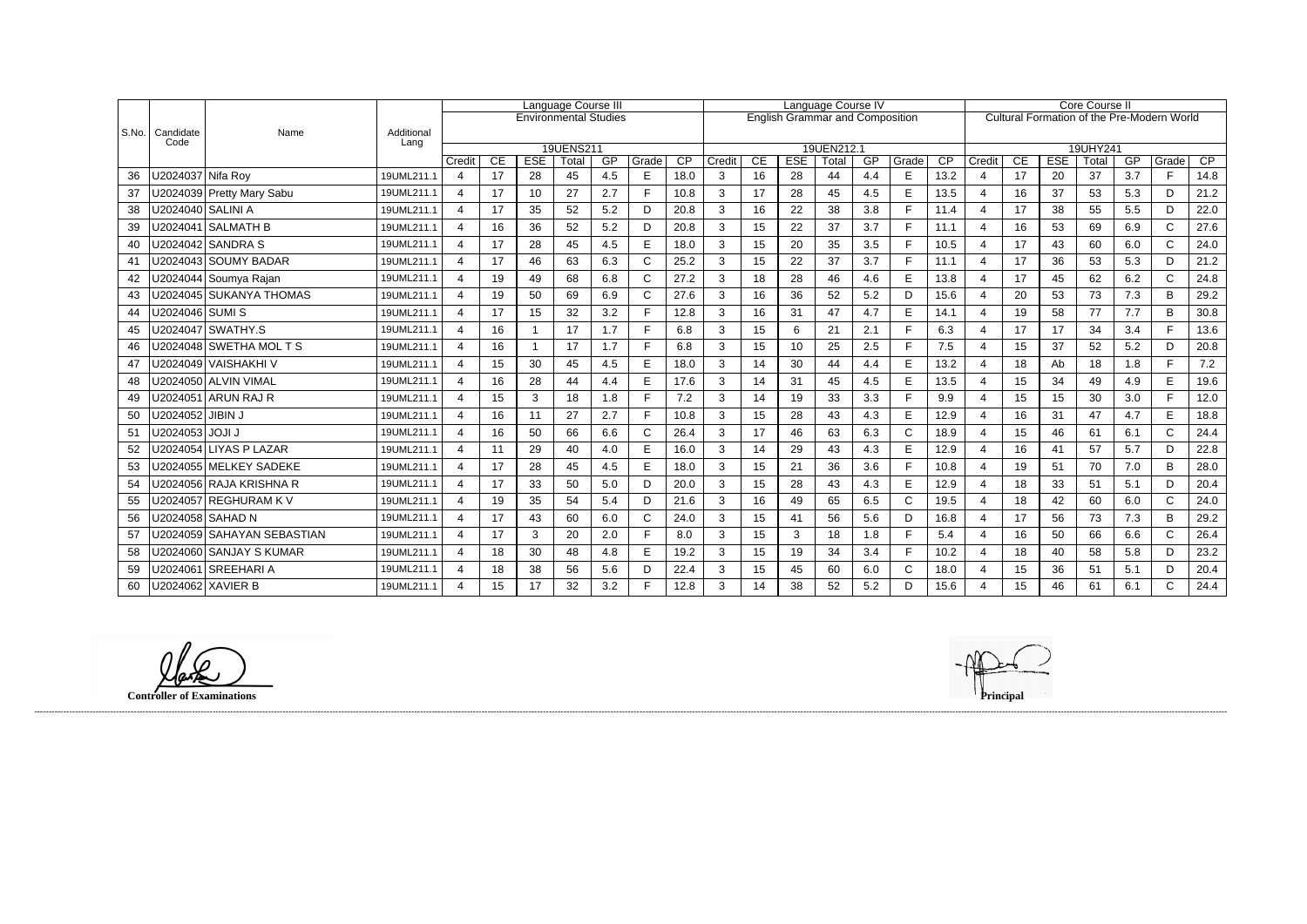|                |                   |                             |                    | <b>Complementary Course III</b>                            |    |          |                                       |     |              |                   | <b>Complementary Course IV</b> |                                                                      |    |    |     |              |      |  |  |
|----------------|-------------------|-----------------------------|--------------------|------------------------------------------------------------|----|----------|---------------------------------------|-----|--------------|-------------------|--------------------------------|----------------------------------------------------------------------|----|----|-----|--------------|------|--|--|
|                |                   |                             |                    |                                                            |    |          | <b>Indian Government and Politics</b> |     |              | Money and Banking |                                |                                                                      |    |    |     |              |      |  |  |
| S.No.          | Candidate<br>Code | Name                        | Additional<br>Lang |                                                            |    |          |                                       |     |              |                   |                                |                                                                      |    |    |     |              |      |  |  |
|                |                   |                             |                    | 19UPS231<br>CP<br>CE<br><b>ESE</b><br>GP<br>Grade<br>Total |    |          |                                       |     |              |                   |                                | 19UEC231<br>CP<br>CE<br><b>ESE</b><br>GP<br>Credit<br>Total<br>Grade |    |    |     |              |      |  |  |
| -1             |                   | U2024001 GEETHU.S.PRASAD    | 19UHN211.1         | Credit<br>3                                                | 17 | 41       | 58                                    | 5.8 | D            | 17.4              | 3                              | 20                                                                   | 46 | 66 | 6.6 | $\mathsf{C}$ | 19.8 |  |  |
| $\overline{2}$ |                   | U2024002 JAQUILIN J         | 19UHN211.1         | 3                                                          | 17 | 18       | 35                                    | 3.5 | F            | 10.5              | 3                              | 20                                                                   | 30 | 50 | 5.0 | D            | 15.0 |  |  |
| 3              |                   | U2024003 MYDHILI P S        | 19UHN211.1         | 3                                                          | 15 | 11       | 26                                    | 2.6 | F            | 7.8               | 3                              | 20                                                                   | 10 | 30 | 3.0 | F            | 9.0  |  |  |
| $\overline{4}$ |                   | U2024004 SOUMYA S           | 19UHN211.1         | 3                                                          | 15 | 11       | 26                                    | 2.6 | F            | 7.8               | 3                              | 20                                                                   | 20 | 40 | 4.0 | F            | 12.0 |  |  |
| 5              |                   | U2024005 VAISHNAVI V        | 19UHN211.1         | 3                                                          | 15 | 38       | 53                                    | 5.3 | D            | 15.9              | 3                              | 19                                                                   | 28 | 47 | 4.7 | E            | 14.1 |  |  |
| 6              |                   | U2024006 ZONA ROY           | 19UHN211.1         | 3                                                          | 15 | 55       | 70                                    | 7.0 | B            | 21.0              | 3                              | 20                                                                   | 35 | 55 | 5.5 | D            | 16.5 |  |  |
| $\overline{7}$ |                   | U2024007 AKHIL BIJU MATHEW  | 19UHN211.1         | 3                                                          | 13 | 31       | 44                                    | 4.4 | $\mathsf E$  | 13.2              | 3                              | 18                                                                   | 30 | 48 | 4.8 | E            | 14.4 |  |  |
| 8              |                   | U2024008 AMndhu AJ          | 19UHN211.1         | 3                                                          | 14 | $\Omega$ | 14                                    | 1.4 | E            | 4.2               | 3                              | 20                                                                   | 0  | 20 | 2.0 | F            | 6.0  |  |  |
| 9              |                   | U2024009 DEVADATH VARMA G P | 19UHN211.1         | 3                                                          | 18 | 30       | 48                                    | 4.8 | E            | 14.4              | 3                              | 20                                                                   | 49 | 69 | 6.9 | C            | 20.7 |  |  |
| 10             |                   | U2024010 GAUTHAM M          | 19UHN211.1         | 3                                                          | 17 | 21       | 38                                    | 3.8 | F            | 11.4              | 3                              | 20                                                                   | 13 | 33 | 3.3 | F            | 9.9  |  |  |
| 11             | U2024011 JITHIN J |                             | 19UHN211.1         | 3                                                          | 16 | 29       | 45                                    | 4.5 | E            | 13.5              | 3                              | 20                                                                   | 15 | 35 | 3.5 | F            | 10.5 |  |  |
| 12             |                   | U2024012 Mohammed Sidheque  | 19UHN211.1         | 3                                                          | 14 | 0        | 14                                    | 1.4 | F            | 4.2               | 3                              | 18                                                                   | 0  | 18 | 1.8 | F            | 5.4  |  |  |
| 13             |                   | U2024013 SREEHARI A         | 19UHN211.1         | 3                                                          | 15 | 28       | 43                                    | 4.3 | E            | 12.9              | 3                              | 20                                                                   | 12 | 32 | 3.2 | F            | 9.6  |  |  |
| 14             |                   | U2024014 Stubart Rubens     | 19UHN211.1         | 3                                                          | 15 | 28       | 43                                    | 4.3 | E            | 12.9              | 3                              | 19                                                                   | 0  | 19 | 1.9 | F            | 5.7  |  |  |
| 15             |                   | U2024015 ALEENA K           | 19UML211.1         | 3                                                          | 15 | 34       | 49                                    | 4.9 | E            | 14.7              | 3                              | 19                                                                   | 31 | 50 | 5.0 | D            | 15.0 |  |  |
| 16             |                   | U2024016 ALFIYA M R         | 19UML211.1         | 3                                                          | 17 | 48       | 65                                    | 6.5 | $\mathsf{C}$ | 19.5              | 3                              | 20                                                                   | 28 | 48 | 4.8 | E            | 14.4 |  |  |
| 17             |                   | U2024017 AMMU SURESH        | 19UML211.1         | 3                                                          | 16 | 28       | 44                                    | 4.4 | $\mathsf E$  | 13.2              | 3                              | 20                                                                   | 18 | 38 | 3.8 | F            | 11.4 |  |  |
| 18             |                   | U2024018 ANGEL MARY G       | 19UML211.1         | 3                                                          | 17 | 46       | 63                                    | 6.3 | $\mathsf{C}$ | 18.9              | 3                              | 20                                                                   | 53 | 73 | 7.3 | B            | 21.9 |  |  |
| 19             |                   | U2024019 ANNMARY V          | 19UML211.1         | 3                                                          | 16 | 33       | 49                                    | 4.9 | E            | 14.7              | 3                              | 20                                                                   | 32 | 52 | 5.2 | D            | 15.6 |  |  |
| 20             |                   | U2024020 ATHIRA KRISHNAN S  | 19UML211.1         | 3                                                          | 17 | 73       | 90                                    | 9.0 | $A+$         | 27.0              | 3                              | 20                                                                   | 61 | 81 | 8.1 | Α            | 24.3 |  |  |
| 21             |                   | U2024021 BALASOORYA B       | 19UML211.1         | 3                                                          | 18 | 59       | 77                                    | 7.7 | B            | 23.1              | 3                              | 20                                                                   | 61 | 81 | 8.1 | Α            | 24.3 |  |  |
| 22             |                   | U2024023 FATHIMA S          | 19UML211.1         | 3                                                          | 18 | 36       | 54                                    | 5.4 | D            | 16.2              | 3                              | 20                                                                   | 30 | 50 | 5.0 | D            | 15.0 |  |  |
| 23             |                   | U2024024 GAYATHRI G BABU    | 19UML211.1         | 3                                                          | 16 | 29       | 45                                    | 4.5 | E            | 13.5              | 3                              | 20                                                                   | 51 | 71 | 7.1 | B            | 21.3 |  |  |
| 24             |                   | U2024025 GOKULA G           | 19UML211.1         | 3                                                          | 16 | 28       | 44                                    | 4.4 | E            | 13.2              | 3                              | 20                                                                   | 28 | 48 | 4.8 | E            | 14.4 |  |  |
| 25             |                   | U2024026 HALEEMA S          | 19UML211.1         | $\mathcal{R}$                                              | 15 | 28       | 43                                    | 4.3 | E            | 12.9              | 3                              | 20                                                                   | 28 | 48 | 4.8 | F            | 14.4 |  |  |
| 26             |                   | U2024027 Janeettajames      | 19UML211.1         | 3                                                          | 14 | 28       | 42                                    | 4.2 | E            | 12.6              | 3                              | 20                                                                   | 28 | 48 | 4.8 | E.           | 14.4 |  |  |
| 27             |                   | U2024028 JASEENA N          | 19UML211.1         | 3                                                          | 18 | 54       | 72                                    | 7.2 | B            | 21.6              | 3                              | 20                                                                   | 51 | 71 | 7.1 | B            | 21.3 |  |  |
| 28             |                   | U2024029 JEENA JUSTUS       | 19UML211.1         | 3                                                          | 15 | 53       | 68                                    | 6.8 | $\mathsf{C}$ | 20.4              | 3                              | 20                                                                   | 46 | 66 | 6.6 | С            | 19.8 |  |  |
| 29             | U2024030 JOSLIN J |                             | 19UML211.1         | 3                                                          | 16 | 44       | 60                                    | 6.0 | $\mathsf{C}$ | 18.0              | 3                              | 19                                                                   | 40 | 59 | 5.9 | D            | 17.7 |  |  |
| 30             | U2024031 KAVYA K  |                             | 19UML211.1         | 3                                                          | 16 | Ab       | 16                                    | 1.6 | F.           | 4.8               | 3                              | 20                                                                   | Ab | 20 | 2.0 | F            | 6.0  |  |  |
| 31             |                   | U2024032 KEERTHI.M          | 19UML211.1         | 3                                                          | 15 | 37       | 52                                    | 5.2 | D            | 15.6              | 3                              | 19                                                                   | 29 | 48 | 4.8 | E            | 14.4 |  |  |
| 32             |                   | U2024033 LAYANA M B         | 19UML211.1         | 3                                                          | 19 | 47       | 66                                    | 6.6 | $\mathsf{C}$ | 19.8              | 3                              | 18                                                                   | 44 | 62 | 6.2 | C            | 18.6 |  |  |
| 33             |                   | U2024034 MANEESHA M         | 19UML211.1         | 3                                                          | 15 | 29       | 44                                    | 4.4 | E            | 13.2              | 3                              | 19                                                                   | 9  | 28 | 2.8 | F            | 8.4  |  |  |
| 34             |                   | U2024035 MEENU A S          | 19UML211.1         | 3                                                          | 5  | 19       | 24                                    | 2.4 | F            | 7.2               | 3                              | 20                                                                   | Ab | 20 | 2.0 | F            | 6.0  |  |  |
| 35             |                   | U2024036 NAVYA RENJITH      | 19UML211.1         | 3                                                          | 15 | Ab       | 15                                    | 1.5 | F            | 4.5               | 3                              | 20                                                                   | 8  | 28 | 2.8 | F.           | 8.4  |  |  |

**Controller of Examinations**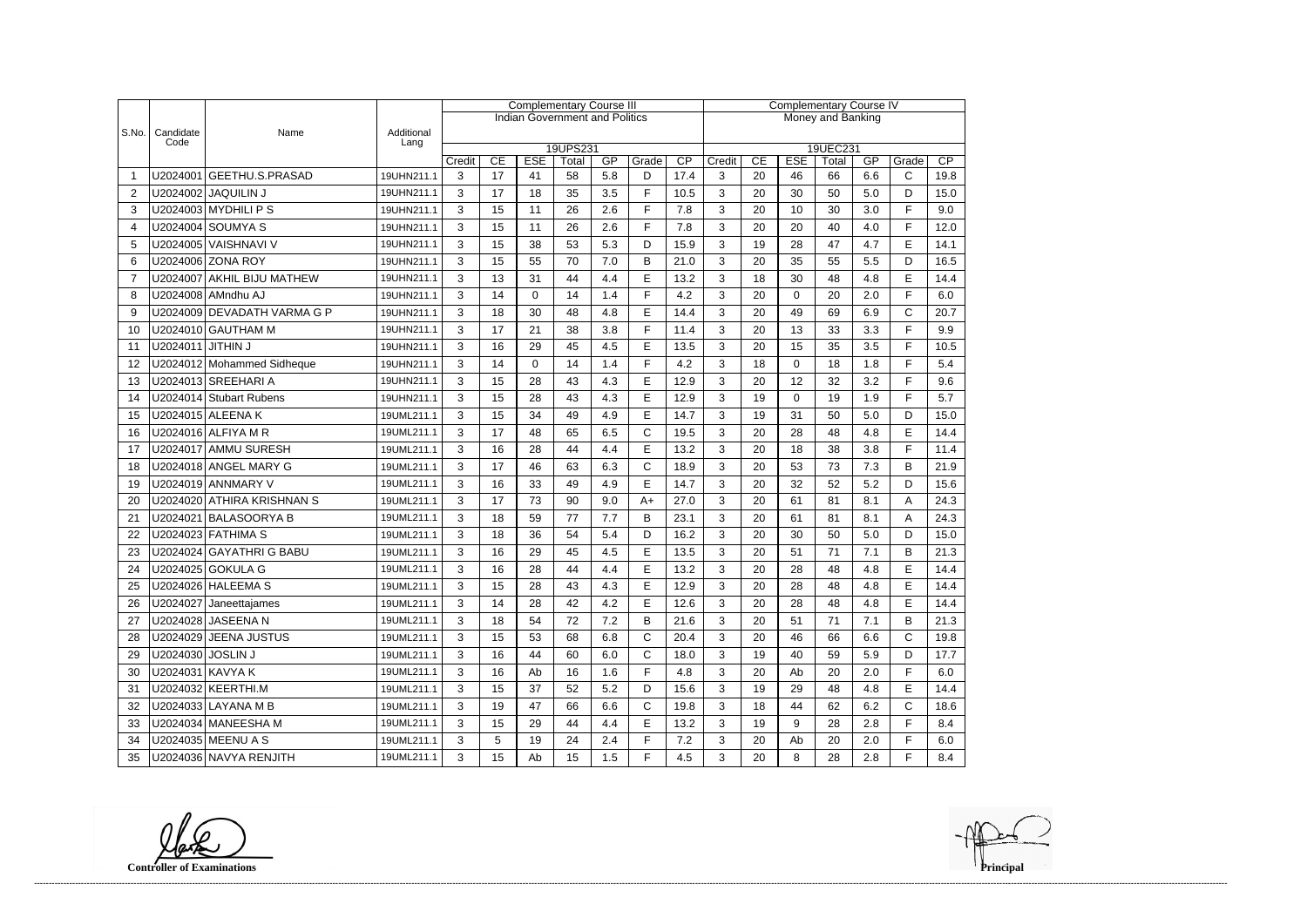|       |                   |                            |                    |        |    |            | <b>Complementary Course III</b>       |     |              | <b>Complementary Course IV</b> |                   |    |                |                   |     |             |      |  |
|-------|-------------------|----------------------------|--------------------|--------|----|------------|---------------------------------------|-----|--------------|--------------------------------|-------------------|----|----------------|-------------------|-----|-------------|------|--|
|       |                   |                            |                    |        |    |            | <b>Indian Government and Politics</b> |     |              |                                | Money and Banking |    |                |                   |     |             |      |  |
| S.No. | Candidate<br>Code | Name                       | Additional<br>Lang |        |    |            |                                       |     |              |                                |                   |    |                |                   |     |             |      |  |
|       |                   |                            |                    | Credit | CE | <b>ESE</b> | 19UPS231<br>Total                     | GP  | Grade        | $\overline{CP}$                | Credit            | CE | <b>ESE</b>     | 19UEC231<br>Total | GP  | Grade       | CP   |  |
| 36    | U2024037 Nifa Roy |                            | 19UML211.1         | 3      | 15 | 30         | 45                                    | 4.5 | E            | 13.5                           | 3                 | 20 | 10             | 30                | 3.0 | E           | 9.0  |  |
| 37    |                   | U2024039 Pretty Mary Sabu  | 19UML211.1         | 3      | 16 | 28         | 44                                    | 4.4 | E            | 13.2                           | 3                 | 19 | $\overline{7}$ | 26                | 2.6 | F           | 7.8  |  |
| 38    | U2024040 SALINI A |                            | 19UML211.1         | 3      | 16 | 35         | 51                                    | 5.1 | D            | 15.3                           | 3                 | 19 | 33             | 52                | 5.2 | D           | 15.6 |  |
| 39    |                   | U2024041 SALMATH B         | 19UML211.1         | 3      | 17 | 31         | 48                                    | 4.8 | E            | 14.4                           | 3                 | 19 | 21             | 40                | 4.0 | F.          | 12.0 |  |
| 40    |                   | U2024042 SANDRA S          | 19UML211.1         | 3      | 15 | 36         | 51                                    | 5.1 | D            | 15.3                           | 3                 | 18 | 23             | 41                | 4.1 | F           | 12.3 |  |
| 41    |                   | U2024043 SOUMY BADAR       | 19UML211.1         | 3      | 15 | 38         | 53                                    | 5.3 | D            | 15.9                           | 3                 | 20 | 46             | 66                | 6.6 | $\mathsf C$ | 19.8 |  |
| 42    |                   | U2024044 Soumya Rajan      | 19UML211.1         | 3      | 19 | 54         | 73                                    | 7.3 | B            | 21.9                           | 3                 | 19 | 29             | 48                | 4.8 | E           | 14.4 |  |
| 43    |                   | U2024045 SUKANYA THOMAS    | 19UML211.1         | 3      | 18 | 68         | 86                                    | 8.6 | Α            | 25.8                           | 3                 | 19 | 65             | 84                | 8.4 | Α           | 25.2 |  |
| 44    | U2024046 SUMI S   |                            | 19UML211.1         | 3      | 18 | 60         | 78                                    | 7.8 | B            | 23.4                           | 3                 | 19 | 58             | 77                | 7.7 | B           | 23.1 |  |
| 45    |                   | U2024047 SWATHY.S          | 19UML211.1         | 3      | 14 | 9          | 23                                    | 2.3 | F.           | 6.9                            | 3                 | 20 | 11             | 31                | 3.1 | F.          | 9.3  |  |
| 46    |                   | U2024048 SWETHA MOL T S    | 19UML211.1         | 3      | 15 | 28         | 43                                    | 4.3 | E            | 12.9                           | 3                 | 20 | 21             | 41                | 4.1 | F           | 12.3 |  |
| 47    |                   | U2024049 VAISHAKHI V       | 19UML211.1         | 3      | 15 | 18         | 33                                    | 3.3 | F            | 9.9                            | 3                 | 19 | 35             | 54                | 5.4 | D           | 16.2 |  |
| 48    |                   | U2024050 ALVIN VIMAL       | 19UML211.1         | 3      | 17 | 50         | 67                                    | 6.7 | $\mathsf C$  | 20.1                           | 3                 | 20 | 12             | 32                | 3.2 | F.          | 9.6  |  |
| 49    |                   | U2024051 ARUN RAJ R        | 19UML211.1         | 3      | 14 | 4          | 18                                    | 1.8 | F.           | 5.4                            | 3                 | 19 | 21             | 40                | 4.0 | F           | 12.0 |  |
| 50    | U2024052 JIBIN J  |                            | 19UML211.1         | 3      | 15 | 36         | 51                                    | 5.1 | D            | 15.3                           | 3                 | 20 | 19             | 39                | 3.9 | F           | 11.7 |  |
| 51    | U2024053          | <b>JOJI J</b>              | 19UML211.1         | 3      | 15 | 54         | 69                                    | 6.9 | C            | 20.7                           | 3                 | 19 | 52             | 71                | 7.1 | B           | 21.3 |  |
| 52    |                   | U2024054 LIYAS P LAZAR     | 19UML211.1         | 3      | 17 | 52         | 69                                    | 6.9 | $\mathsf{C}$ | 20.7                           | 3                 | 20 | 30             | 50                | 5.0 | D           | 15.0 |  |
| 53    |                   | U2024055 MELKEY SADEKE     | 19UML211.1         | 3      | 18 | 51         | 69                                    | 6.9 | $\mathsf C$  | 20.7                           | 3                 | 19 | 36             | 55                | 5.5 | D           | 16.5 |  |
| 54    |                   | U2024056 RAJA KRISHNA R    | 19UML211.1         | 3      | 18 | 35         | 53                                    | 5.3 | D            | 15.9                           | 3                 | 19 | 28             | 47                | 4.7 | E           | 14.1 |  |
| 55    |                   | U2024057 REGHURAM K V      | 19UML211.1         | 3      | 18 | 50         | 68                                    | 6.8 | $\mathsf C$  | 20.4                           | 3                 | 18 | 33             | 51                | 5.1 | D           | 15.3 |  |
| 56    |                   | U2024058 SAHAD N           | 19UML211.1         | 3      | 18 | 42         | 60                                    | 6.0 | C            | 18.0                           | 3                 | 20 | 22             | 42                | 4.2 | F.          | 12.6 |  |
| 57    |                   | U2024059 SAHAYAN SEBASTIAN | 19UML211.1         | 3      | 15 | 34         | 49                                    | 4.9 | E            | 14.7                           | 3                 | 19 | $\overline{7}$ | 26                | 2.6 | F           | 7.8  |  |
| 58    |                   | U2024060 SANJAY S KUMAR    | 19UML211.1         | 3      | 19 | 35         | 54                                    | 5.4 | D            | 16.2                           | 3                 | 20 | 22             | 42                | 4.2 | F.          | 12.6 |  |
| 59    |                   | U2024061 SREEHARI A        | 19UML211.1         | 3      | 18 | 20         | 38                                    | 3.8 | F            | 11.4                           | 3                 | 18 | 20             | 38                | 3.8 | F           | 11.4 |  |
| 60    |                   | U2024062 XAVIER B          | 19UML211.1         | 3      | 17 | 34         | 51                                    | 5.1 | D            | 15.3                           | 3                 | 18 | 39             | 57                | 5.7 | D           | 17.1 |  |

**Controller of Examinations Principal**

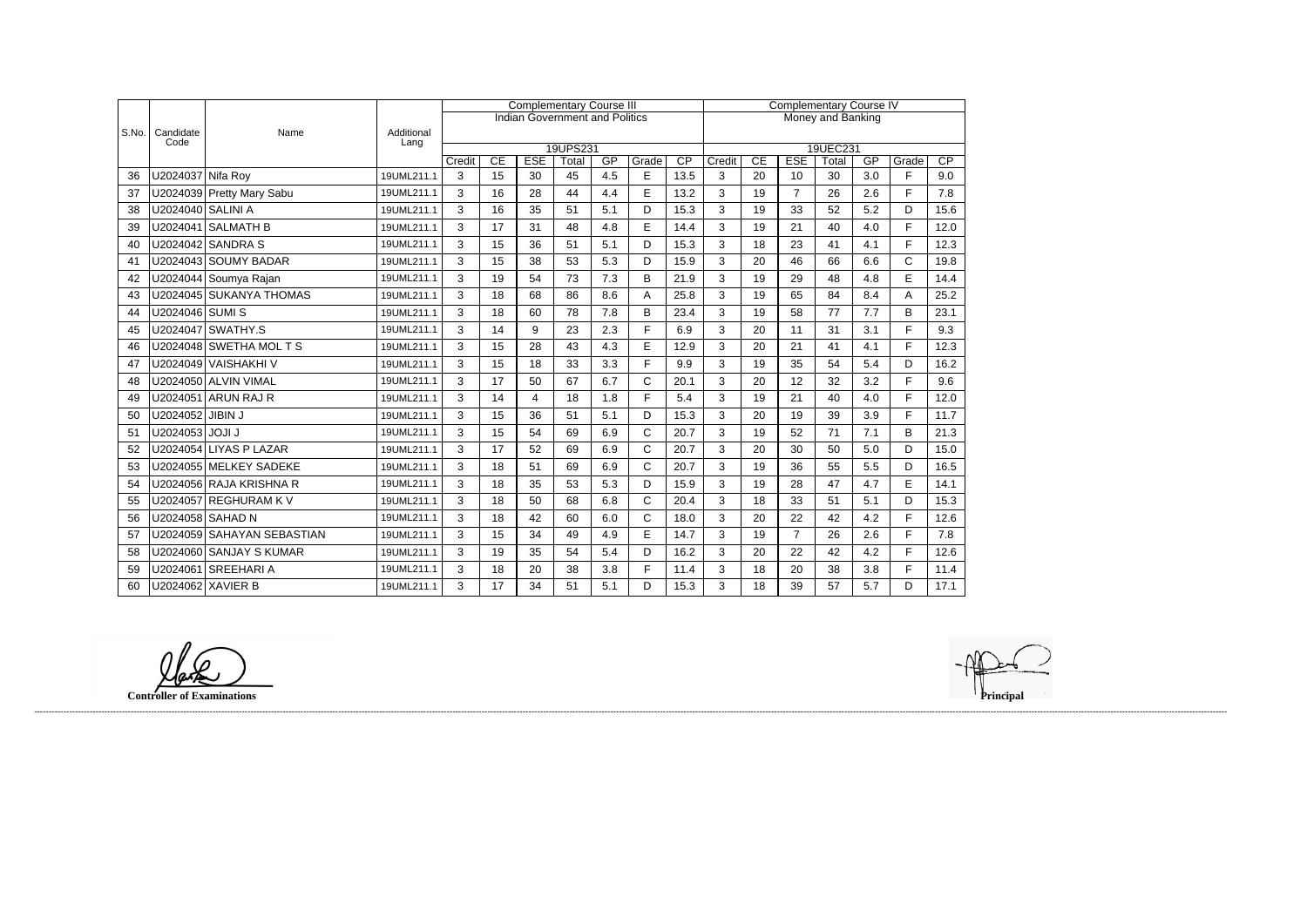|                 |                   |                             |                    | Language Course V |    |                 |       |     |              |                 |                          |                |              |               |  |
|-----------------|-------------------|-----------------------------|--------------------|-------------------|----|-----------------|-------|-----|--------------|-----------------|--------------------------|----------------|--------------|---------------|--|
|                 |                   |                             |                    |                   |    |                 |       |     |              |                 |                          |                |              | Result        |  |
| S.No.           | Candidate<br>Code | Name                        | Additional<br>Lang |                   |    |                 |       |     |              |                 | Total                    | <b>SCPA</b>    | Grade        |               |  |
|                 |                   |                             |                    | Credit            | CE | <b>ESE</b>      | Total | GP  | Grade        | $\overline{CP}$ |                          |                |              |               |  |
| -1              | U2024001          | <b>GEETHU.S.PRASAD</b>      | 19UHN211.1         | 3                 | 17 | 64              | 81    | 8.1 | Α            | 24.3            | 125.5                    | 6.28           | C            | PASSED        |  |
| 2               | U2024002          | <b>JAQUILIN J</b>           | 19UHN211.1         | 3                 | 15 | $\mathbf 0$     | 15    | 1.5 | F            | 4.5             | $\blacksquare$           |                | F            | <b>FAILED</b> |  |
| 3               |                   | $U2024003$ MYDHILI P S      | 19UHN211.1         | 3                 | 14 | $\overline{2}$  | 16    | 1.6 | F            | 4.8             | $\blacksquare$           | $\blacksquare$ | F            | <b>FAILED</b> |  |
| 4               |                   | U2024004 SOUMYA S           | 19UHN211.1         | 3                 | 11 | 24              | 35    | 3.5 | F            | 10.5            | $\mathbf{r}$             |                | F            | <b>FAILED</b> |  |
| 5               |                   | U2024005 VAISHNAVI V        | 19UHN211.1         | 3                 | 10 | 41              | 51    | 5.1 | D            | 15.3            | $\blacksquare$           | $\blacksquare$ | F            | <b>FAILED</b> |  |
| 6               |                   | U2024006 ZONA ROY           | 19UHN211.1         | 3                 | 16 | 33              | 49    | 4.9 | E            | 14.7            | 119.5                    | 5.98           | D            | PASSED        |  |
| $\overline{7}$  | U2024007          | <b>AKHIL BIJU MATHEW</b>    | 19UHN211.1         | 3                 | 10 | 16              | 26    | 2.6 | F            | 7.8             |                          |                | F            | <b>FAILED</b> |  |
| 8               |                   | U2024008 AMndhu AJ          | 19UHN211.1         | 3                 | 10 | $\mathbf{1}$    | 11    | 1.1 | F            | 3.3             | $\blacksquare$           | ÷,             | F            | <b>FAILED</b> |  |
| 9               |                   | U2024009 DEVADATH VARMA G P | 19UHN211.1         | 3                 | 16 | 68              | 84    | 8.4 | Α            | 25.2            | 135.8                    | 6.79           | $\mathsf C$  | PASSED        |  |
| 10              |                   | U2024010 GAUTHAM M          | 19UHN211.1         | 3                 | 10 | 5               | 15    | 1.5 | F            | 4.5             | $\blacksquare$           | $\blacksquare$ | F            | <b>FAILED</b> |  |
| 11              | U2024011          | <b>JITHIN J</b>             | 19UHN211.1         | 3                 | 10 | 9               | 19    | 1.9 | F            | 5.7             | $\blacksquare$           | $\blacksquare$ | F            | <b>FAILED</b> |  |
| 12              |                   | U2024012 Mohammed Sidheque  | 19UHN211.1         | 3                 | 10 | $\mathbf 0$     | 10    | 1.0 | F            | 3.0             | $\blacksquare$           | $\blacksquare$ | F            | <b>FAILED</b> |  |
| 13              |                   | U2024013 SREEHARI A         | 19UHN211.1         | 3                 | 14 | 12              | 26    | 2.6 | F            | 7.8             | $\overline{\phantom{a}}$ |                | F            | <b>FAILED</b> |  |
| 14              |                   | U2024014 Stubart Rubens     | 19UHN211.1         | 3                 | 10 | $6\phantom{1}6$ | 16    | 1.6 | F            | 4.8             |                          |                | F            | <b>FAILED</b> |  |
| 15              |                   | U2024015 ALEENA K           | 19UML211.1         | 3                 | 19 | 41              | 60    | 6.0 | C            | 18.0            | 112.4                    | 5.62           | D            | <b>PASSED</b> |  |
| 16              |                   | U2024016 ALFIYA M R         | 19UML211.1         | 3                 | 19 | 53              | 72    | 7.2 | B            | 21.6            |                          |                | F            | <b>FAILED</b> |  |
| 17              |                   | U2024017 AMMU SURESH        | 19UML211.1         | 3                 | 19 | 3               | 22    | 2.2 | F            | 6.6             | $\blacksquare$           |                | F            | <b>FAILED</b> |  |
| 18              |                   | U2024018 ANGEL MARY G       | 19UML211.1         | 3                 | 19 | 50              | 69    | 6.9 | C            | 20.7            | $\blacksquare$           | $\overline{a}$ | F            | <b>FAILED</b> |  |
| 19              |                   | U2024019 ANNMARY V          | 19UML211.1         | 3                 | 19 | 52              | 71    | 7.1 | B            | 21.3            |                          |                | F            | <b>FAILED</b> |  |
| 20              |                   | U2024020 ATHIRA KRISHNAN S  | 19UML211.1         | 3                 | 19 | 60              | 79    | 7.9 | B            | 23.7            | 166.1                    | 8.31           | A            | PASSED        |  |
| 21              | U2024021          | <b>BALASOORYA B</b>         | 19UML211.1         | 3                 | 20 | 55              | 75    | 7.5 | B            | 22.5            | 156.5                    | 7.83           | B            | PASSED        |  |
| 22              |                   | U2024023 FATHIMA S          | 19UML211.1         | 3                 | 19 | 34              | 53    | 5.3 | D            | 15.9            | 119.1                    | 5.96           | D            | PASSED        |  |
| 23              |                   | U2024024 GAYATHRI G BABU    | 19UML211.1         | 3                 | 19 | 29              | 48    | 4.8 | E            | 14.4            | 117.4                    | 5.87           | D            | <b>PASSED</b> |  |
| 24              |                   | U2024025 GOKULA G           | 19UML211.1         | 3                 | 19 | 39              | 58    | 5.8 | D            | 17.4            | $\mathbf{r}$             |                | F            | <b>FAILED</b> |  |
| 25              |                   | U2024026 HALEEMA S          | 19UML211.1         | 3                 | 19 | 43              | 62    | 6.2 | C            | 18.6            | $\sim$                   | $\sim$         | $\mathsf F$  | FAILED        |  |
| 26              |                   | U2024027 Janeettajames      | 19UML211.1         | 3                 | 19 | 48              | 67    | 6.7 | C            | 20.1            |                          |                | F            | <b>FAILED</b> |  |
| 27              |                   | U2024028 JASEENA N          | 19UML211.1         | 3                 | 19 | 47              | 66    | 6.6 | $\mathsf{C}$ | 19.8            | $\sim$                   | $\mathbf{r}$   | F            | <b>FAILED</b> |  |
| 28              |                   | U2024029 JEENA JUSTUS       | 19UML211.1         | 3                 | 19 | 56              | 75    | 7.5 | B            | 22.5            | 134.3                    | 6.72           | С            | PASSED        |  |
| 29              | U2024030 JOSLIN J |                             | 19UML211.1         | 3                 | 19 | 43              | 62    | 6.2 | C            | 18.6            | 138.7                    | 6.94           | C            | PASSED        |  |
| 30              | U2024031 KAVYA K  |                             | 19UML211.1         | 3                 | 19 | Ab              | 19    | 1.9 | F            | 5.7             | $\sim$                   | $\blacksquare$ | F            | <b>FAILED</b> |  |
| 31              |                   | U2024032 KEERTHI.M          | 19UML211.1         | 3                 | 19 | 47              | 66    | 6.6 | С            | 19.8            |                          |                | F            | <b>FAILED</b> |  |
| 32              |                   | U2024033 LAYANA M B         | 19UML211.1         | 3                 | 19 | 50              | 69    | 6.9 | $\mathbf C$  | 20.7            | 138.8                    | 6.94           | $\mathsf{C}$ | PASSED        |  |
| 33              |                   | U2024034   MANEESHA M       | 19UML211.1         | 3                 | 19 | 23              | 42    | 4.2 | F            | 12.6            | $\blacksquare$           | $\blacksquare$ | F            | <b>FAILED</b> |  |
| 34              |                   | U2024035 MEENU A S          | 19UML211.1         | 3                 | 19 | Ab              | 19    | 1.9 | F.           | 5.7             | $\mathbb{Z}^{\times}$    | $\blacksquare$ | F            | <b>FAILED</b> |  |
| 35 <sub>o</sub> |                   | U2024036 NAVYA RENJITH      | 19UML211.1         | 3                 | 19 | 30              | 49    | 4.9 | E            | 14.7            | $\blacksquare$           | $\blacksquare$ | F            | FAILED        |  |

**Controller of Examinations**